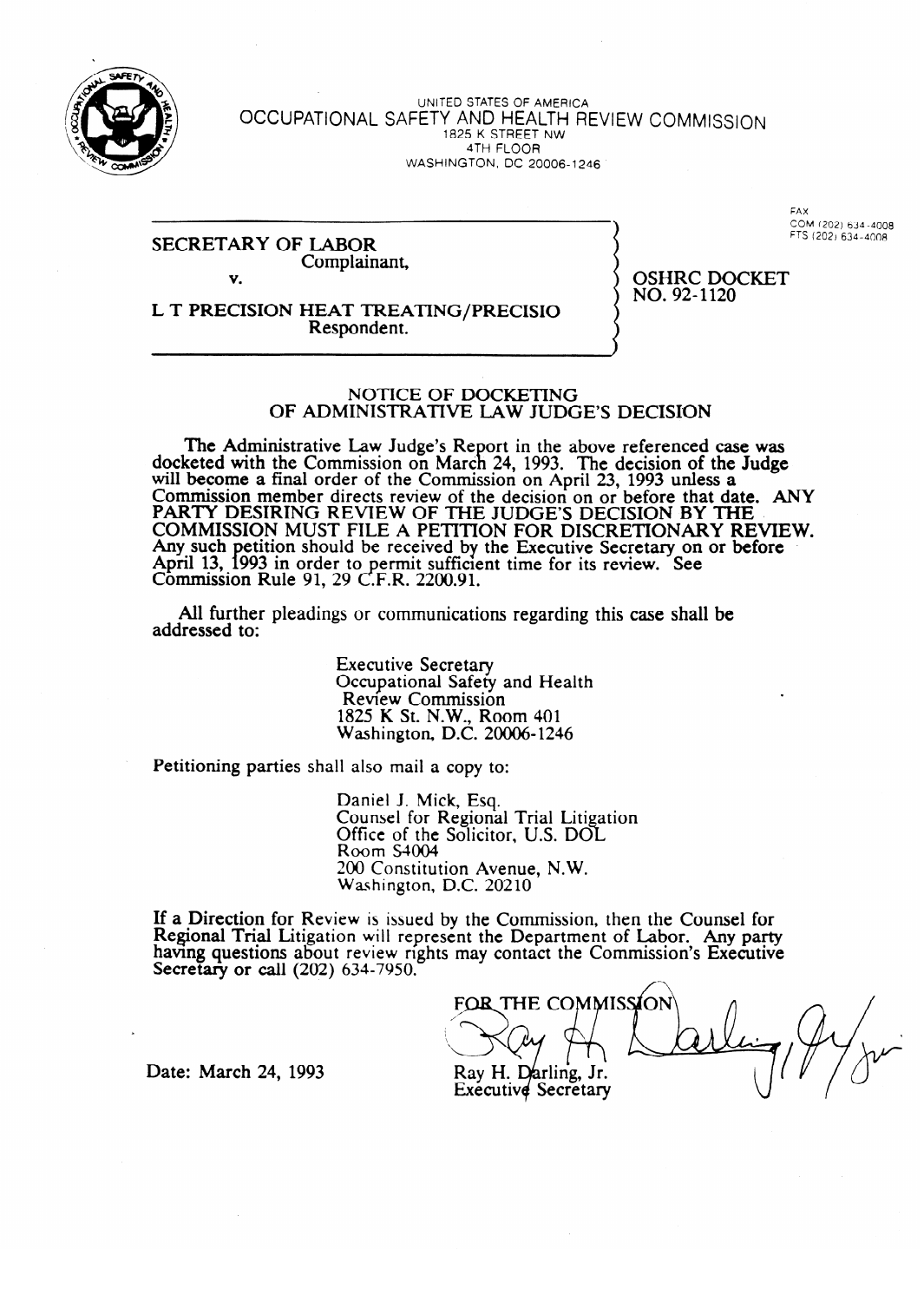## DOCKET NO. 92-1120

# NOTICE IS GIVEN TO THE FOLLOWING:

Daniel J. Mick, Esq. Counsel for Regional Trial Liti JHT. ation<br>I Office of the Solicitor, U.S. DOI<br>Room S4004 <u>room</u> S<sub>100</sub>+  $\overline{W}$ ashington, D.C. 20210 Washington, D.C. 20210

Regional Solicitor Office of the Soli 201 Varick, Room 70 2014 New York, NY 10014 الموس<br>موس

Robert Mansfield, Director of Engineering<br>L. T. Procision Mans Thurst L I Precisio u/U/a<br>250 N recision Metal ے<br>D 9 MUIIIUI SIIEEI<br>ookku NV 11999  $\overline{v}$  $\mathbf{F}$ 00 kiyil, in 1 1122

**Occupational** S **Companional State of Administrative Law Administrative Law Judge** Room  $417/A$  $325$  K Street, N.W. Washington, 1825 K Street, N.W. 2006

00101488955:02

 $\alpha$  .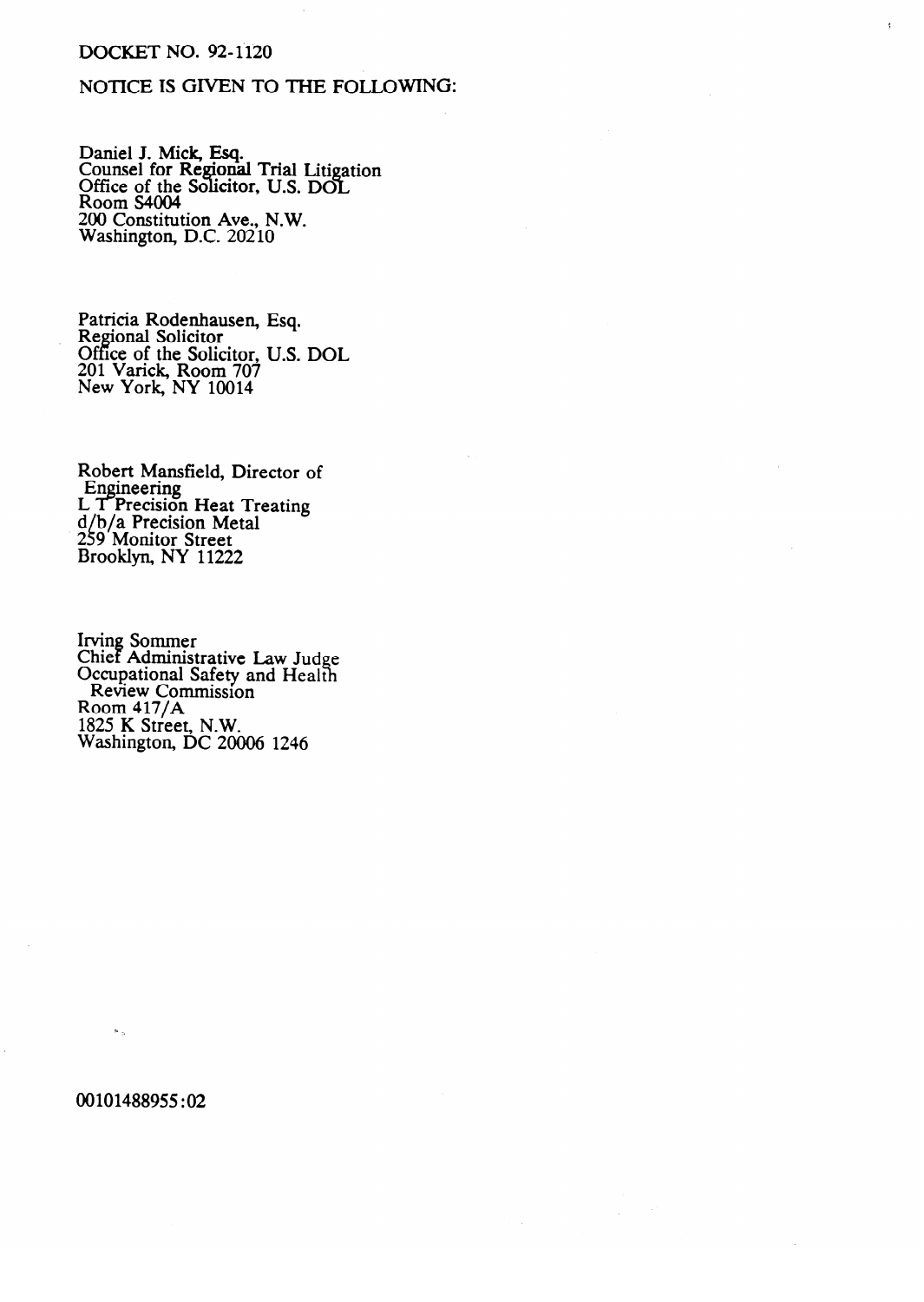

#### **UNITED STATES OF AMERICA**  OCCUPATIONAL SAFETY AND HEALTH REVIEW COMMISSION **1825 K STREET N.W. 4TH FLOOR WASHINGTON DC 20006-1246**

FAX:<br>COM (202) 634-4008<br>FTS 634-400<mark>6</mark>

| SECRETARY OF LABOR,        |        |
|----------------------------|--------|
| Complainant,               |        |
|                            | Docket |
| v.                         |        |
| LT PRECISION HEAT TREATING |        |
| d/b/a PRECISION METAL,     |        |
| Respondent.                |        |
|                            |        |

No. 92-1120

Appearances:

Luis Micheli, Esq.<br>
Department of Labor<br>
Directure Bob Mansfield<br>
Directure Bob Mansfield Office of the Solicitor<br>
New York, New York<br>
Rooklyn, New York<br>
Rooklyn, New York New York, New York Brooklyn, New York Brooklyn, New York For the Complainant For the Complainant

Director of Engineering<br>LT Precision

.

Before: Administrative Law Judge Irving Sommer

#### **DECISION AND ORDER**

Following an OSHA inspection of Respondent's place of business at 259 Monitor Street, Brooklyn, New York, the Secretary of Labor (Secretary) issued to the Respondent LT Heat Treating d/b/a Precision Metal (LT) two citations charging serious and other than serious violations of the Act. Prior to the hearing a number of the items charged were disposed of by the parties with the following issues remaining for resolution: Whether there was a serious violation of 29 C.F.R. 1910.215(a)(4) and 29 C.F.R. 1910.215(b)(9). A hearing was held in New York, New York. Both sides were represented and filed posthearing briefs. No jurisdictional issues are in dispute.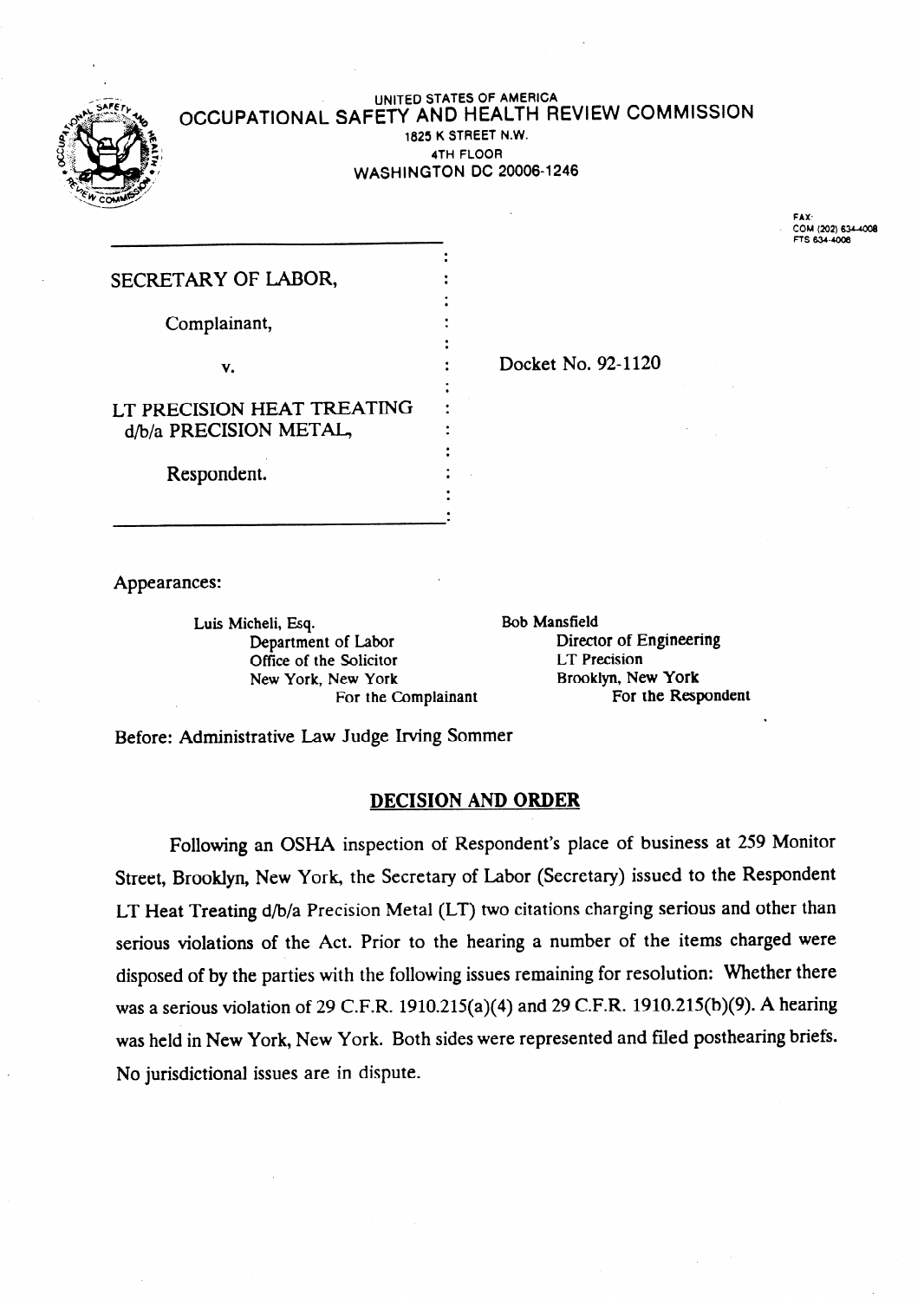#### BACKGROUND

LT Precision is a New York corporation with its principal place of business at 259 Monitor Street, Brooklyn, New York. During the period at issue it was engaged in metal heat treating and chemical conversion coating.

#### **ALLEGED VIOLATIONS**

Serious Citation No. 1, item 2 alleges:

29 C.F.R.  $1910.215(a)(4)$ : Grinding machinery was not used with work rests to support 29 C.F.R. 1910.215(a)(4): Grinding machinery was not used with work rests to **support** 

Location: Shipping room- A Black & Decker model 9403 bench grinder was used for offhand grinding, without a tool rest on or about  $12/16/91$ .

The cited standard provides:

1910.215-Abrasive wheel machinery.

(a) General requirements-(4) Work rests. On offhand grinding machines, work rests shall be used to support the work. They shall be of rigid construction and designed to be adjustable to

compensate for wheel wear. Work rests shall be kept adjusted closely to the wheel with a maximum opening of one-eighth inch to prevent the work from being jammed between the wheel and the

rest, which may cause wheel breakage. The work shall be securely clamped after each adjustment. The adjustment shall not be made with the wheel in motion.

Serious citation No. 1, item 3 alleges:

29 C.F.R.  $1910.215(b)(9)$ : The distance between the abrasive wheel peripherys and adjustable tongue or the end of the safety guard peripheral at the top exceeded one-fourth  $\alpha$ diustable tongue or the safety guard peripheral at the safety guard peripheral at the top exceeded one-fourth

Location: Shipping room- A Black & Decker model 9403 bench grinder had its tongue guard adjusted such that it was  $3/4$  inch from the wheel. On or about  $12/16/91$ .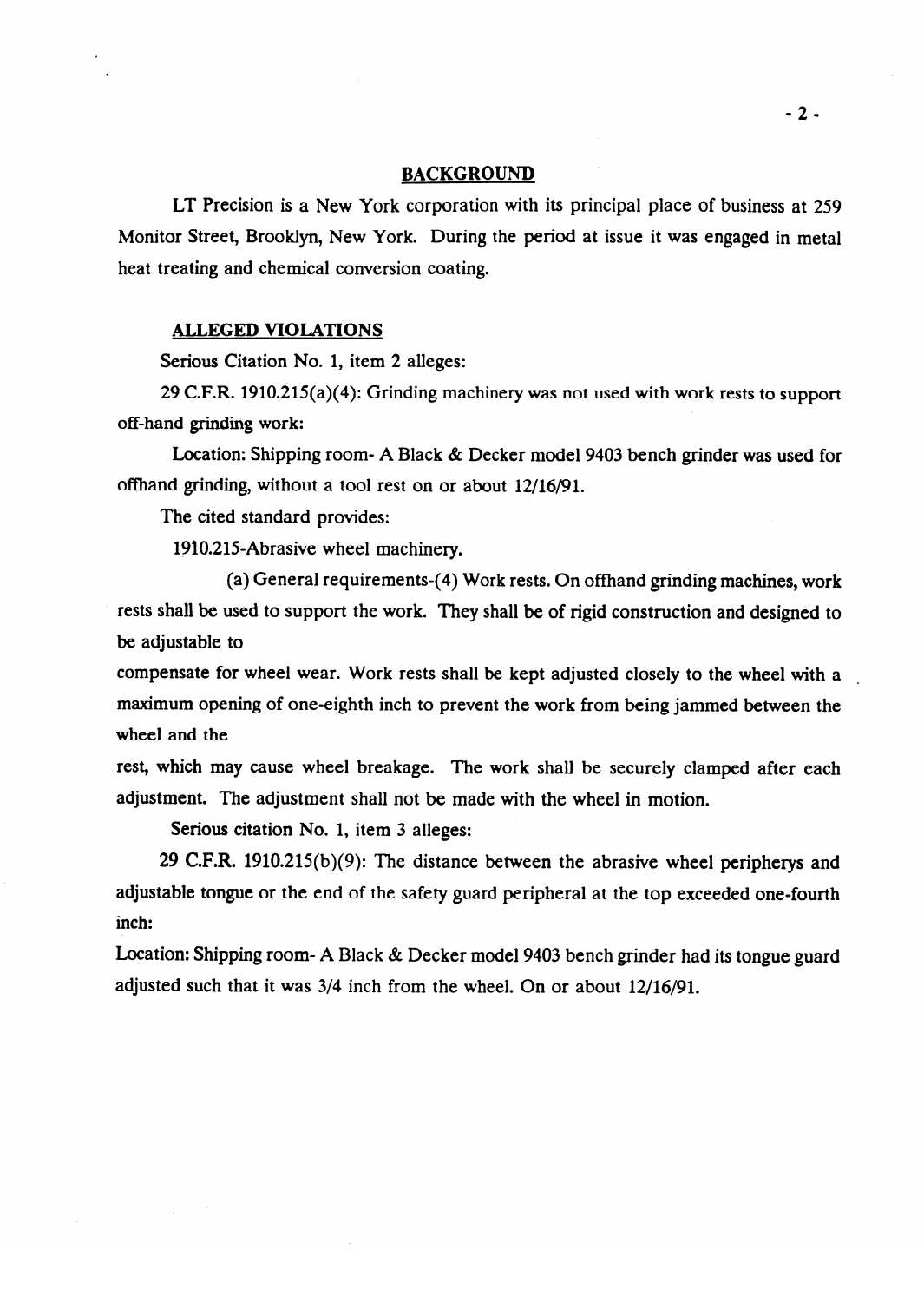The cited standard provides:

1910.215(b)-Guarding of abrasive wheel machinery

(9) Exposure adjustment. Safety guards of the types described in subparagraphs (3) and (4) of this paragraph, where the operator stands in front of the opening, shall be so constructed so that the peripheral protecting member can be adjusted to the constantly decreasing diameter of the wheel. The maximum angular exposure above the horizontal plane of the wheel spindle as specified in paragraphs  $(3)$  and  $(4)$  of this section shall never be exceeded, and the distance between the wheel periphery and the adjustable tongue or the end of the peripheral member at the top shall never exceed one-fourth inch.

tongue or the end of the peripheral member 'at the top shall never exceed one-fourth inch.

## Alleged Violations of Sections 1910.215(a)(4) & 1910.215(b)(9)

Both citations rest on the finding by the compliance officer that the guards on the bench grinding machine being used by the Respondent were in violation of the standards. He found and the Respondent admits that the tongue guard which is required to be adjusted within  $1/4$  inch of the grinding wheel was  $3/4$  inches away. (T 14-15,40). Similarly, the compliance officer found that the work rest guard which is required to be no more than 1/8th inch from the grinder wheel was approximately 5 inches away being "pivoted completely away from the wheel" and "in essence the grinder had no tool rest"  $(T 17, 19, 19)$ 20). The Respondent admitted to this finding and that in effect there was no work rest, but alleged no guards were needed since the Respondent was not doing off hand grinding work but was engaged in "spark testing". He alleged that in "spark testing" the operator stands on the side of the machine and lightly touches the metal being tested to the wheel for an instant, with the ensuing sparks giving him an indication of the makeup of the metal, and this is not grinding activity. Respondent alleges that such activity is not within the purview of the standard since no grinding activity is carried out. This argument is without merit. It is accepted that one of the definitions of grinding is the rubbing of two surfaces together. See American Heritage Dictionary of the English Language, 1976 Edition, page 580. The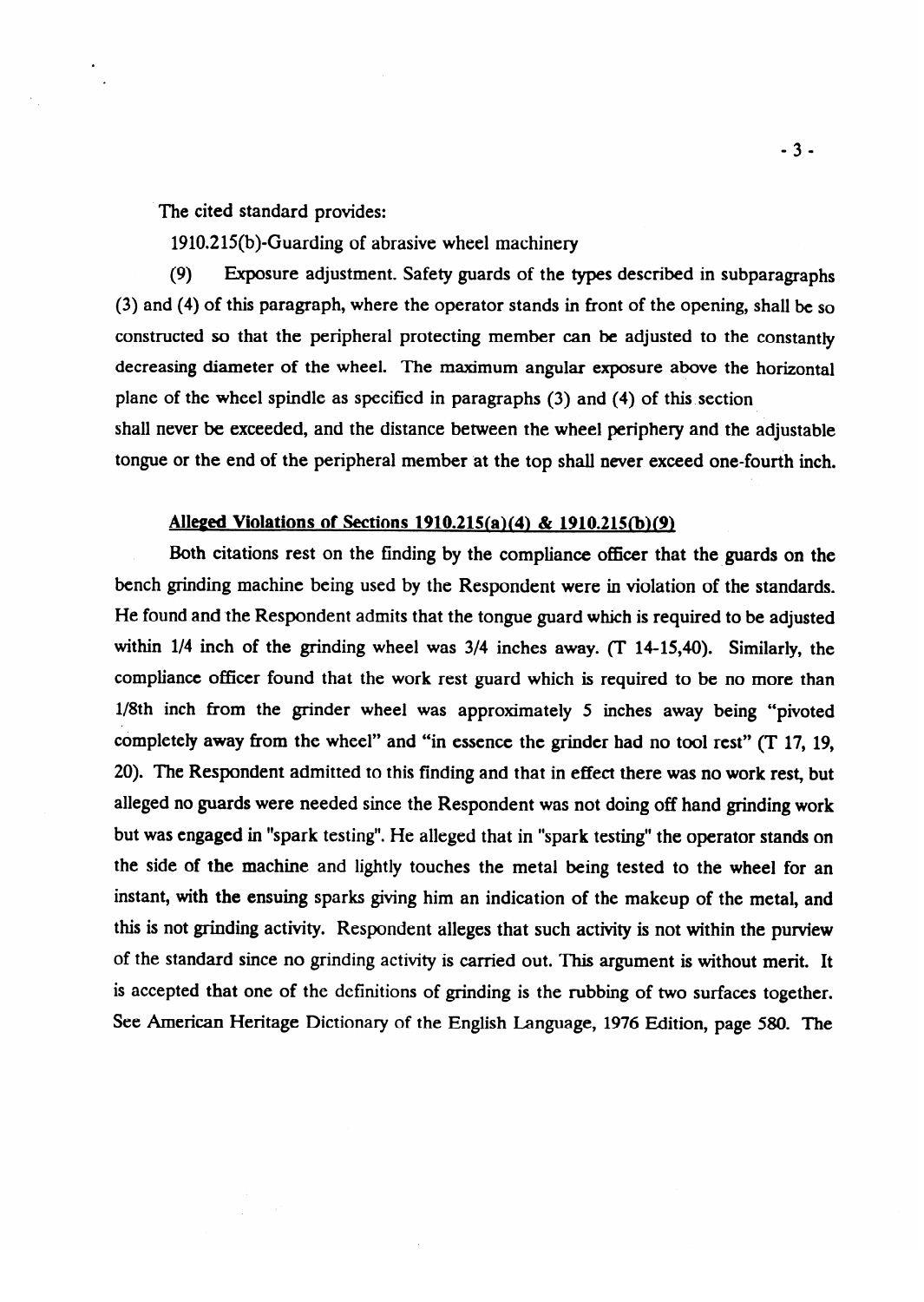use of the grinding wheel for any type of work activity subjects the operator to various hazards such as flying chips, sparks, shattering of the wheel etc., which can cause serious injuries to the face or other parts of the body. To protect against such hazards the standard requires the guards which are mandated under the sections cited herein, and which the Respondent did not adhere to. The allegation that "spark testing" is not a hazard is completely eroded by the testimony of Respondent's witnesses admitting that the grinding wheel can explode and shatter (T37) and that there are hazards when the wheel is used.(T 41). In short, the process used by the Respondent without the guards as found herein placed its employee at a hazard of serious injury from flying parts, wheel breakage, etc. The preponderance of the credible evidence shows the Respondent violated 29 C.F.R. 1910.215 (a)(4) and  $1910.215(b)(9)$ , and I so find. If the Respondent believes that "spark testing" cannot be carried out with the guarding requirements called for in the standard, it should apply for a variance and not continue to suffer its employees unsafe working conditions in such job activity. Such variance procedure is the proper cause of action the Respondent should follow and not non-compliance with the standards.

### Penalty

The Secretary has proposed a penalty of \$1050 for the violation of 1910.215(a)(4) and \$600 for the violation of 1910.215 (b)(9). In determining the appropriateness of a proposed penalty the Commission is required to give due consideration to the size of the employer, and the employers' good faith and history of previous violations; however, the gravity of the offense is the principal factor to be considered. In this case the gravity is less than moderate inasmuch as only one employee is concerned, and the activity takes place for about 3 minutes a day; furthermore there is no previous history of violations noted, and the Respondent was shown to have fully cooperated herein. Taking into consideration all the factors enumerated it is appropriate that the penalty for the violation of 1910.215(a)(4) be set at \$250 and the penalty for the violation of 1910.215 (b)(9) be set at \$150 or a total penalty of \$400.

## Findings of Fact

All findings of fact relevant and necessary to a determination of the contested issues have been found specially and appear in the decision above. See Rule 52(a) of the Federal

 $-4-$